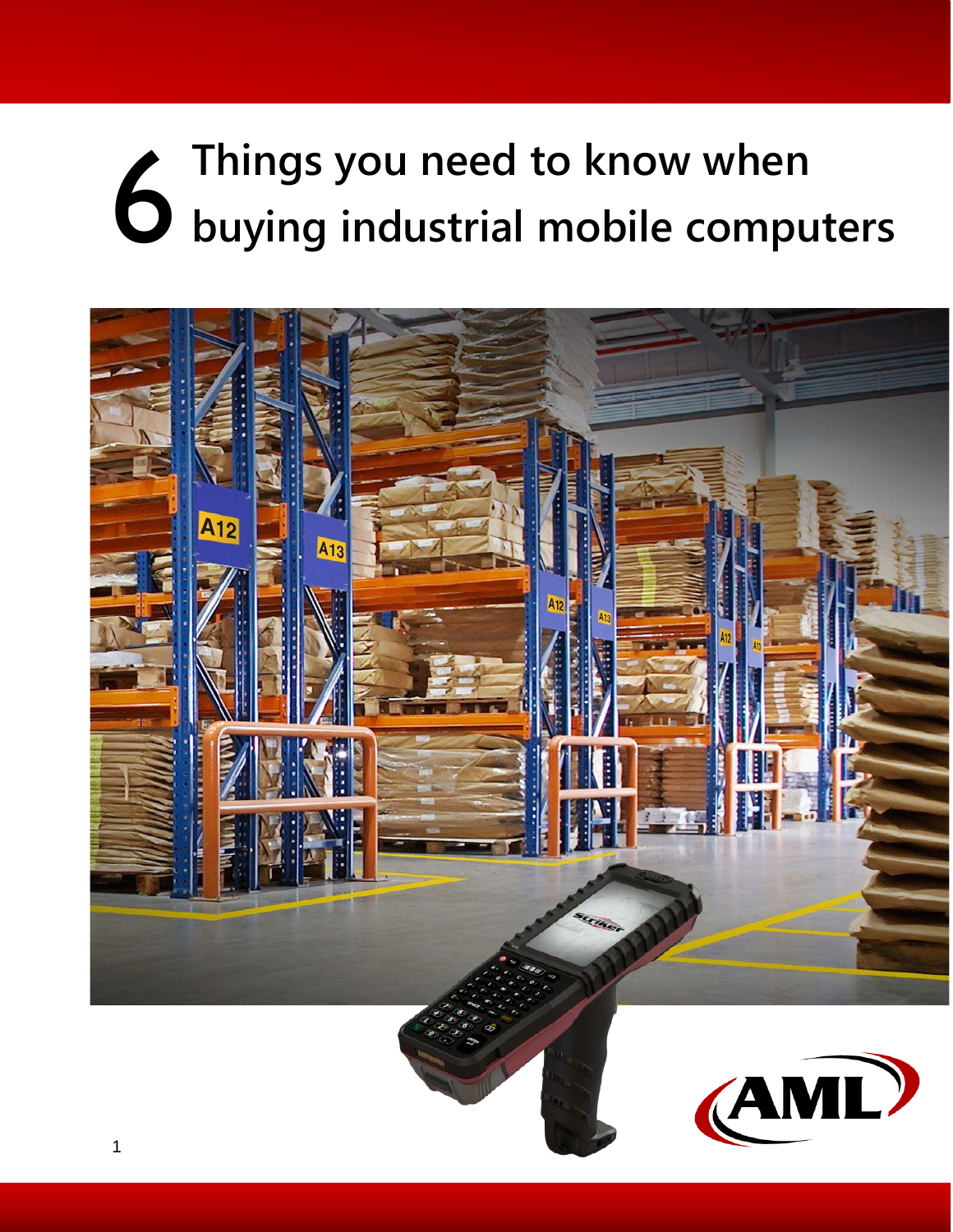#### **Things You Need to Know When Buying Industrial Mobile Computers** 6

If your company has tasked you with the responsibility of sourcing new barcodescanning mobile computers, and you would consider your work environment to be "industrial", there is a short list of things you need to know to make your job a little easier and will help you make the right decision.

## 1 **Choose rugged devices over consumer-grade, every time.**

Don't overlook the significance of the word "industrial". If you work in a warehouse, distribution center, a manufacturing plant, or any place with a concrete floor for that matter, there's a good chance it would be considered "industrial". You need a device that can withstand the rigors of that environment, not the least of which will be dropping that device onto the concrete floor. In addition, it will likely be used almost

constantly, and in some cases across multiple shifts.

Tip No. 1 - Look for devices that at the very least publish a "drop rating" of 6 feet (1.8 meters) or higher. You may end up with a device that's a little heavier and bulkier than you had hoped, but these devices represent a financial investment on your part so durability and survive-ability of these devices are crucially important.

Tip No. 2 - Don't walk, but run away from the idea of using "consumer-grade" devices such as smartphones or tablets. Sure, you can buy a heavy-duty case, or "sled" to put them in, and some even come with add-on batteries and barcode scanners. However, that doesn't take away from the fact that at the heart of that "franken-phone" you just



created, is still a consumer-grade device made with consumergrade components. Consumer-grade Wi-Fi radios are not intended

to be used on enterprise networks and the devices themselves have little or no thermal management. They were simply never designed to be used all day, every day. When they fail, and they will fail, there is only a limited amount of service that can be done so often times they are simply thrown away. The batteries can't be "hot-swapped" so when the battery dies it has to go back on the charger nullifying its use as a multi-shift device. Also, the models of consumer-grade

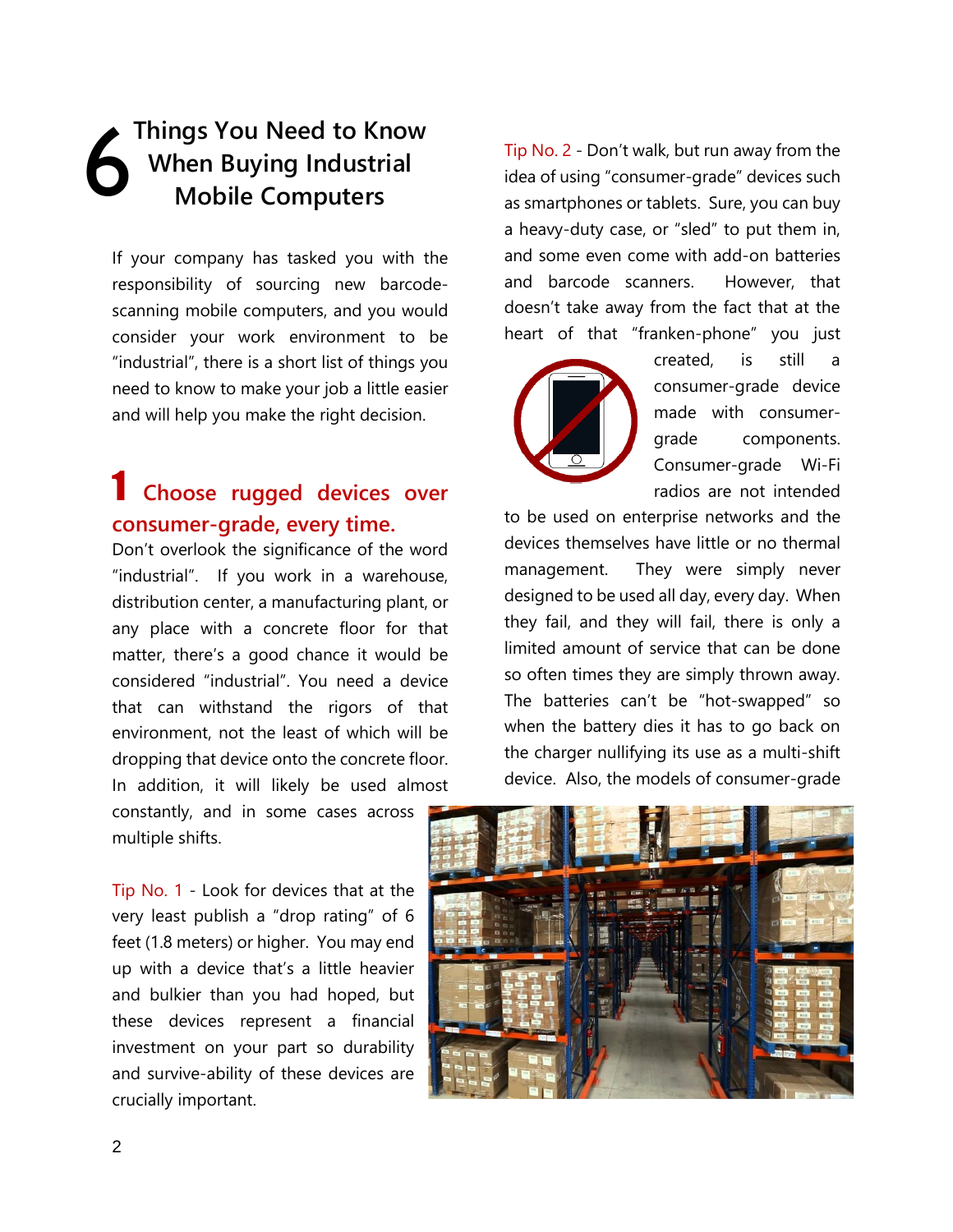devices change so quickly that, chances are, the devices you bought last year won't be available next year. It's simply a bad idea from the outset. That enticing price tag and short-term savings on the front end will be erased many times over during the life of the device, albeit a short one. Learn from the mistakes of others and just don't go down that road.

# 2 **Keypad or Touchscreen?**

There is a push to move towards "keypadless" devices that depend on capacitive touchscreens to manually enter data such as quantities, item numbers, locations, etc. Unfortunately, the idea that data entry on a touchscreen is faster and more reliable than a conventional tactile keypad is a huge



fact, the opposite is true. Touchscreens don't allow the user to feel the separation between the keys and there is no tactile feedback that a key was pressed. Touchscreens are, in fact, more errorprone, and having to

misconception. In

make frequent stops to backspace, correct errors, and carefully review data, is timeconsuming to say the least.

**The fact that "auto-correct" software was developed for smartphones and tablets is a testament to the reality that touchscreens are more susceptible to errors.** 

If touchscreens were better, why would this software even be necessary? The problem is that auto-correct software depends on a predictable vocabulary, which does not include part numbers and quantities. In addition, capacitive touchscreens won't work with conventional gloves and those gloves with capacitive "fingertips" typically don't come in designs suitable for industrial environments. Regardless, any glove's fingertip will generally be too bulky and awkward to work reliably on a touchscreen.

Environments that require a fair amount of keyed data require mobile devices with tactile keypads to ensure maximum efficiency and minimum errors.

## 3 **Making sense of battery specifications.**

The life of the battery is crucial when it comes to keeping a mobile device in operation. Having to stop and swap a battery takes time and oftentimes occurs at the most inopportune moment. Battery life is a question that should be near the top of the list when shopping for mobile devices. But here's the problem. Every salesperson will

always tell you the battery will last 8 hours. It's a canned answer. It's what they are trained to do and it's what it says right there on the data sheet. But the reality is no one knows exactly

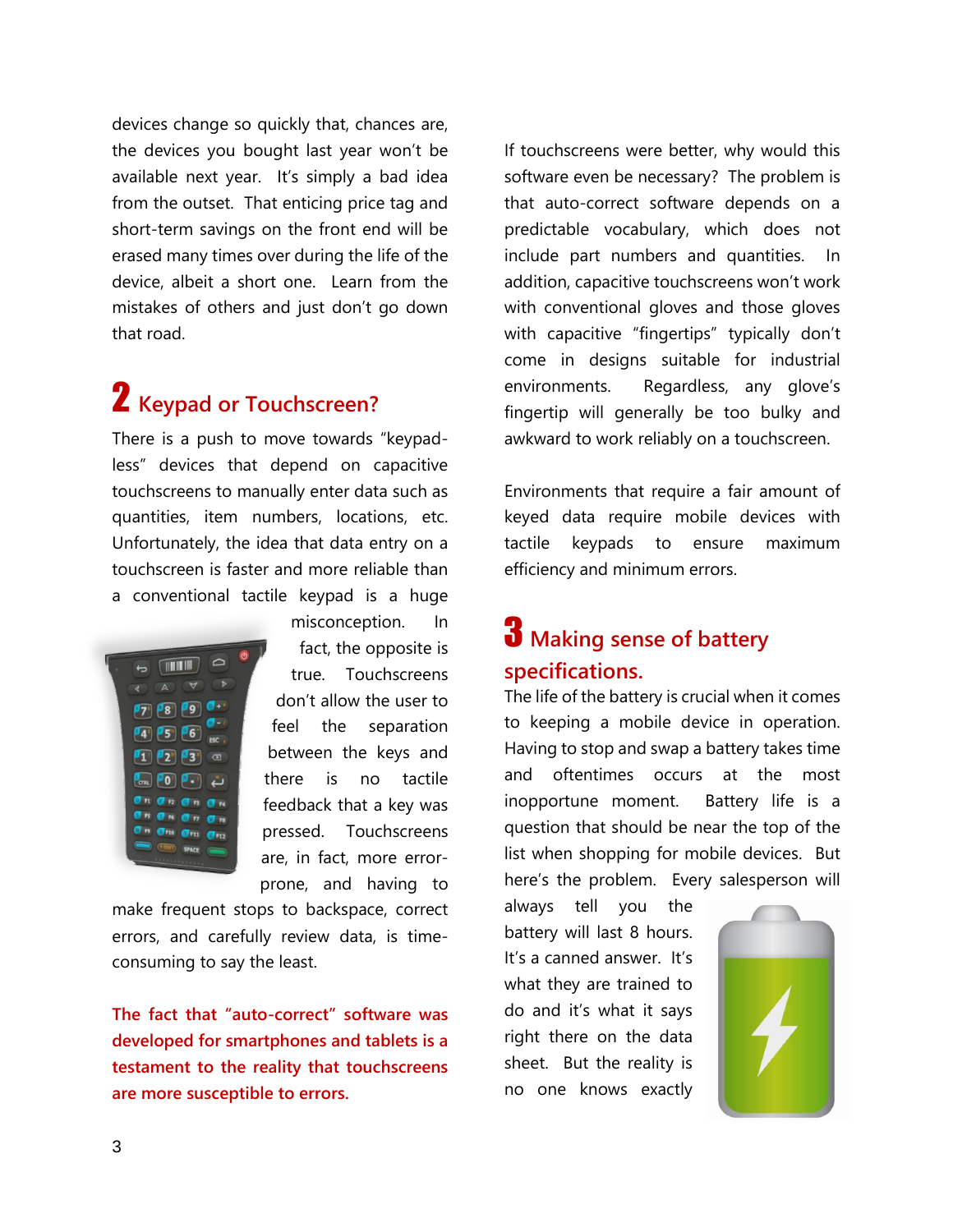how long a battery will last. Every user environment is different and battery life is dictated by the "duty cycle", or the frequency the device is being used. When the mobile device is turned on, but not being used, it consumes the least amount of power from the battery. When the user is actively keying data and the radio is on and transmitting, the device consumes a little more power. Even more power is consumed when you pull the trigger or push the scan button to turn on the barcode scanner.

How often the device gets used, or its duty cycle, is what ultimately determines how long the battery will last. Other factors will affect the battery life as well. The age of the battery for example. Li-Ion batteries lose capacity over time. Operating the device or storing its batteries in extreme temperatures, hot or cold, will also cause the capacity of the batteries to degrade.

So, what to do? When sourcing a mobile device, consider the battery capacity specifications as an important factor. But again, be careful because it's easy to misinterpret the battery information presented by device manufacturers. Without getting too technical, batteries are commonly presented with two different ratings, voltage and current, or more specifically "volts" and "milliamp hours". You may hear one vendor say their battery is 7.4 volts while their competitors use a 3.7-volt battery…so vendor number 1 wins, right? Well, not necessarily. You also have to consider the current rating, or "milliamp hours". So, if vendor 2 says their battery is rated at 4,000 milliamp hours, and vendor 1 says their battery is rated at 2,800 milliamp hours, then vendor 2 wins, right? Again, not necessarily. The truth is you have to consider BOTH parameters, which is the overall power measured in "watts" or "watt-hours", in order to determine which battery has the highest capacity, To do this, multiply the voltage times the milliamp hours. Then divide that by 1,000 to get "watt-hours". For example:

Vendor #1 2800 milliamps (mA)  $x$  7.4 volts (V) 20.720 divided by  $1,000 = 20.72$  watt hours Vendor #2 4000 milliamps (mA)  $x$  3.7 volts (V) 14,800 divided by 1,000 = 14.8 watt hours

Vendor 1 wins. Their battery provides the most total power. So assuming the two competing devices are comparably equipped, their battery will last longer before needing a recharge.

The takeaway from all this is, that no vendor can tell you how long their battery will last because they don't know what duty cycle you will put their battery through. Therefore, the only true measurement to consider when comparing batteries is "watt-hours". If the vendor can't provide it, now you can do the math yourself.

## 4 **Choosing the right mobile operating system.**

For years, Microsoft operating systems have been the core of most industrial computers,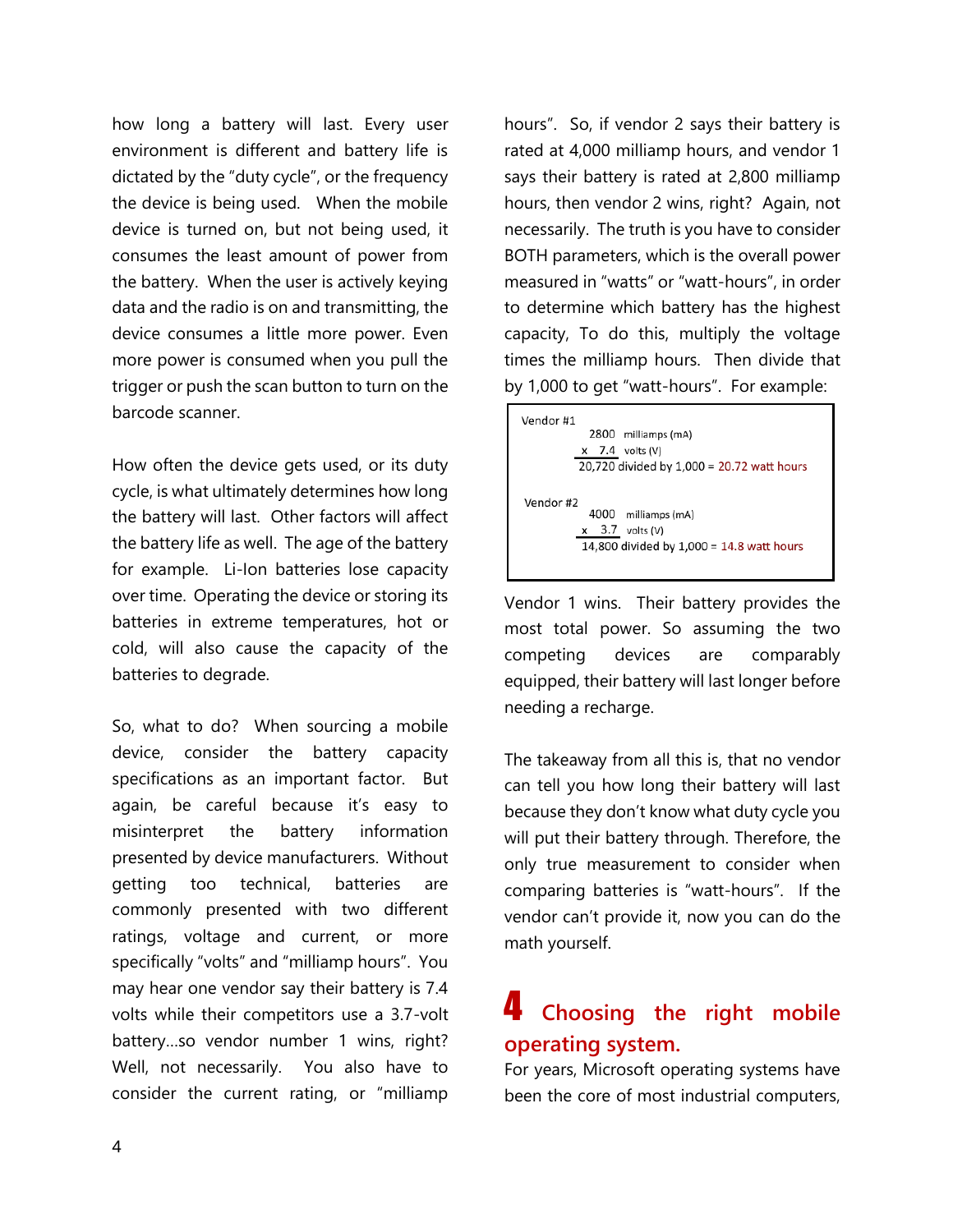utilizing various iterations of Windows Mobile® and Windows CE®. However, Microsoft has taken the decision to cease the availability of these traditional operating systems, forcing OEMs to look elsewhere for the firmware that will power their devices. Some of the Microsoft embedded operating systems are already off the market, while the rest are being phased out over the coming years. But rest assured, in a matter of time they will all be gone. What does that mean for the company that currently owns a fleet of Windows®-based products? Well, unless they are looking to replace the entire fleet any time soon, they don't need to worry. The devices they have aren't going to just stop working "en mass" one day. This is not Y2K. And those devices that fail during the normal course of business, can still be serviced or repaired with no worries. Even if the firmware is corrupted and the OS has to be reinstalled, the original Microsoft license is still valid so that device can be recommissioned with its operating system and original license.

However, if a company is looking to buy new products, it would make sense to at least consider devices with something other than a Windows® operating system, and in almost all cases, that would be an Android™ device. Android is an opensource operating system that can be installed on a mobile device without the burden of



a license cost which will ultimately lower the investment cost to the buyer. And since Android is open-source, meaning the code isn't "locked", developers can use the Android code as a starting point, and then make additions or enhancements to fit their specific applications. It gives them lowerlevel control over the device which in the end makes their applications more efficient, giving the user a better overall experience.

But there is another important reason that makes Android the ideal operating system for mobile computers, one that sometimes gets overlooked. Android was always intended, from conception, to be a mobile operating system. Windows® operating systems were originally intended for desktops, then trimmed down and limited in order to run on mobile devices. Android was conceived, designed, and optimized to run on mobile device platforms from day one. Consequently, it is more efficient, more flexible, and will only grow in popularity as more and more software developers

> embrace it. New versions with added enhancements are released each year and there is no operating system more "developer-friendly" than Android.

> Considering all the benefits of being a mobile operating system from birth, no licensing costs, and open-source code accessible to developers, it's no wonder that Android is on a fast track to dominate the rugged mobile computer space.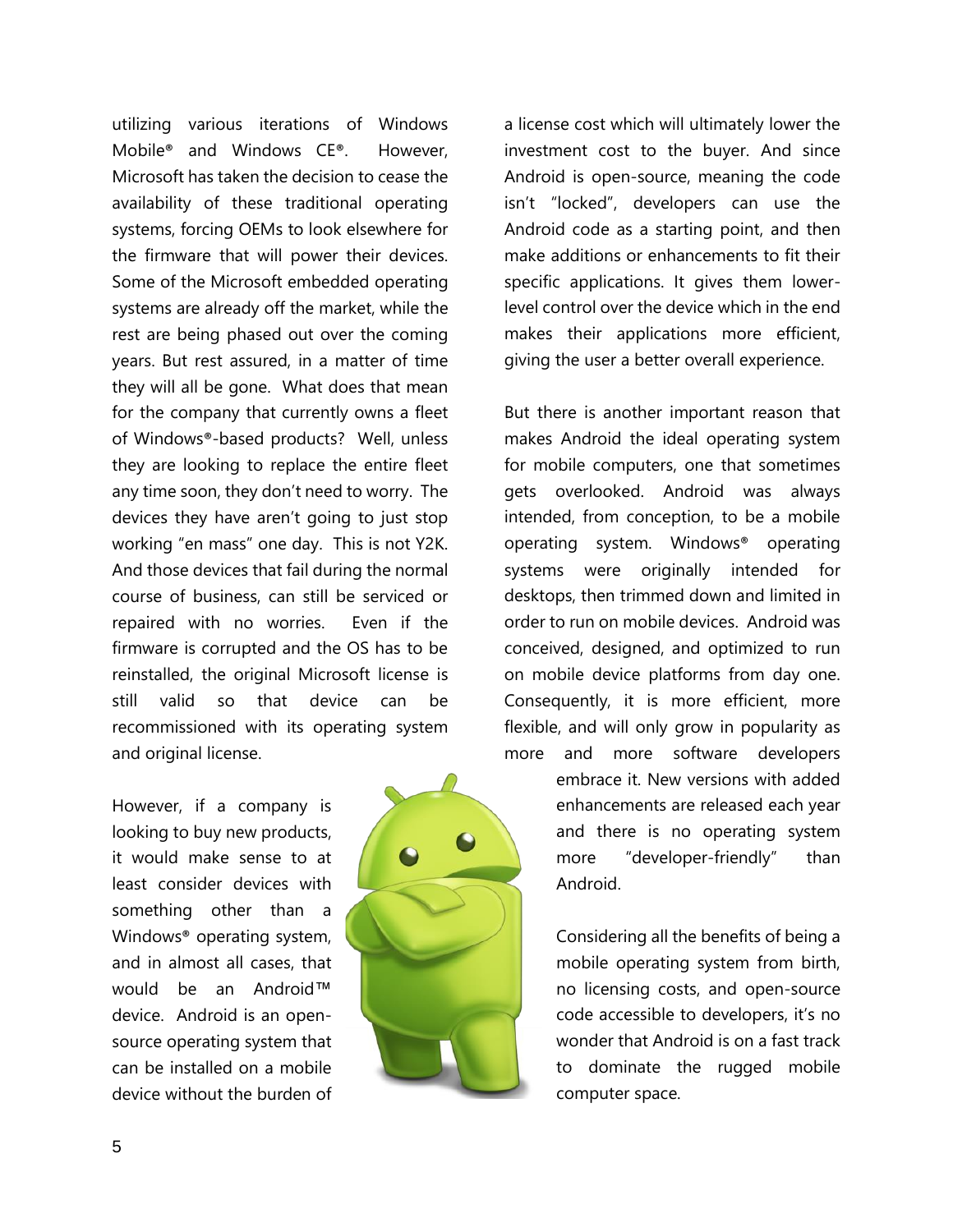# 5 **Selecting the right barcode scanning technology.**

An industrial mobile computer without a barcode scanner wouldn't be very practical in a warehouse. Scanning barcodes is the fastest and most efficient way to enter data. There's a lot to consider when selecting the right barcode-scanning mobile computer to make sure that it will not only work for you today, but into the future as well.

There are essentially two different types of technology deployed in today's industrial mobile devices: Laser technology and Imaging technology. Laser technology emits a beam of laser light which is rapidly moved from side to side, across the barcode. This creates a visible line called a raster, which is what "scans" the barcode. Because the raster cuts across the barcode in only one position, it can only read what are called "1D" barcodes, the most recognizable example of which would be UPC or EAN barcodes that we see on consumer products.



The raster has to cut across ALL of the bars of the barcode so in order for it to scan, it has to be in proper alignment with the barcode. Laser technology is fast and can scan from very far distances under the right circumstances.

The alternative technology is called "imaging". These imaging barcode scanners differ in that they essentially take a picture of the barcode and then process the image to decode the barcode. What the user sees is light emitting from the scanner illuminating the barcode. Some imaging scanners have

"light dots" or "crosshairs" that allow the user to aim the device. This type of technology was developed to scan what are called "2D



Barcodes", a good example being a QR code. One of the many advantages of imaging technology is that it does not require the user to orient the scan pattern in any particular reference to the barcode. Because it is capturing the entire image of the barcode, orientation is irrelevant. In addition, it can not only read 2D barcodes, but it can read 1D barcodes as well.

Improvements in imaging technology have brought the cost of these devices down and the performance up. Early on, imaging technology could only scan very short distances, maybe just a few inches. Today, some imaging-based scanners can scan 30- 40 feet or more. The other advantage that imaging technology offers is that it has no moving parts, as opposed to laser scanners which utilize an internal motor to rapidly move its mirror back and forth, producing its raster effect.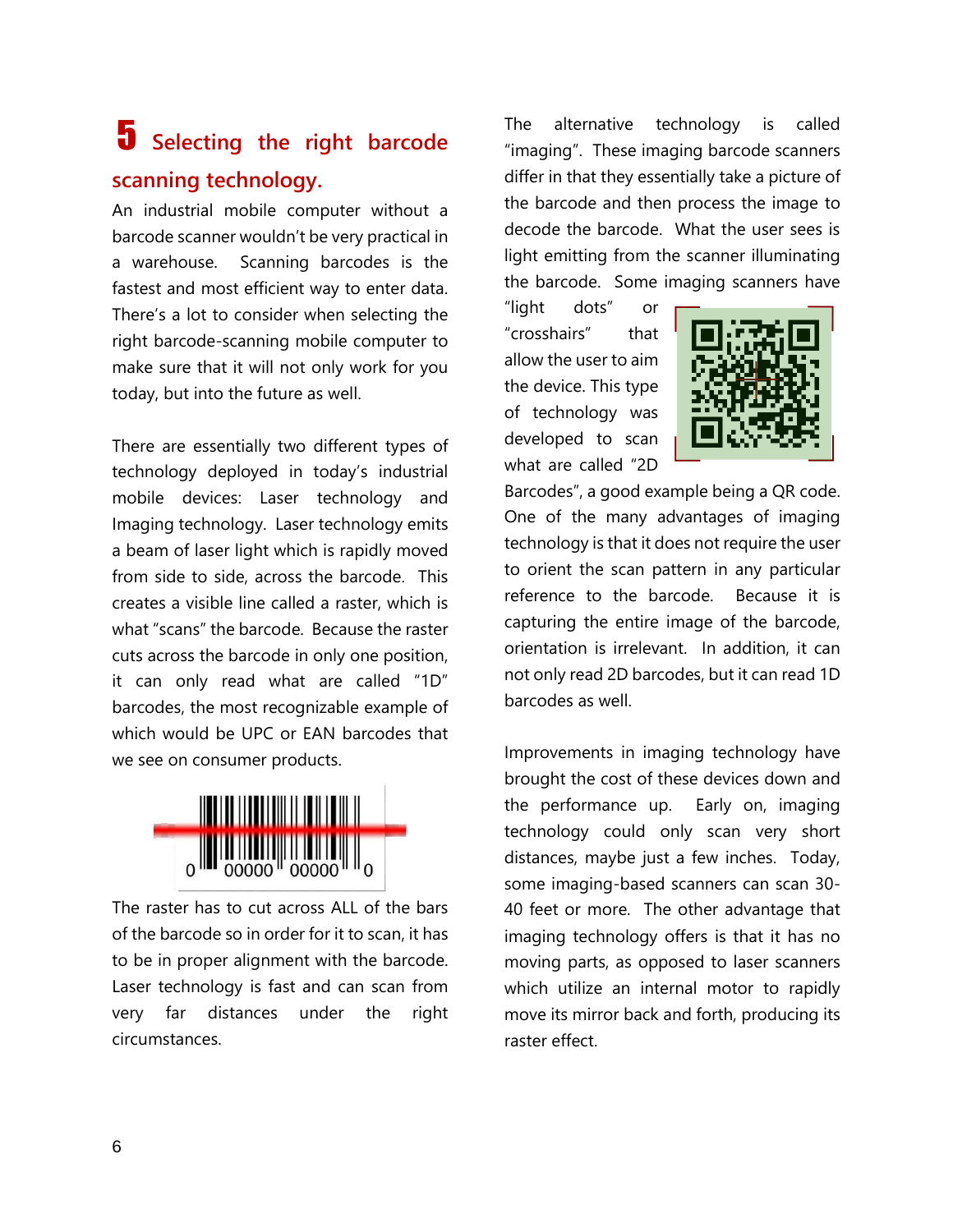# 6 **Extended Warranty?**

Every mobile device manufacturer offers, at the very least, a factory warranty that will cover the parts and labor for the device, typically for a period of one year. On the

> surface that may seem like adequate coverage, but in reality, it simply isn't. You have to remember that what you are purchasing is a "mobile" device, which means it's

going to get carried, which means it's going to get dropped. And kicked. And wedged in a door. Let's face it, your mobile device is more likely to get treated like a box knife than a computer, and despite the best efforts of the manufacturer, it's simply impossible to ensure that a device will never succumb to the rigors of use and abuse. Someday it will break and will need to be repaired.

The factory warranty that covers parts and labor won't cover catastrophic failures resulting from use or abuse. Most manufacturers have a flat-rate they charge for repairs. However, these manufacturers also offer warranties that go beyond just parts and labor. Some will cover "wear and



tear" and abuse regardless of how it came to be damaged. In most cases, the cost of one of these "comprehensive"

warranties is less than the cost of the flat rate repair fee. Manufacturers are banking on the probability that if a facility has ten devices under a comprehensive warranty, not all of them will need to be repaired during the warranty period. Therefore, they can take a chance and make the warranty cost lower than the flat-rate repair. It's a risk that sometimes pays off and sometimes backfires on the manufacturer. But for the device owner, it is almost always more advantageous to place a comprehensive warranty on the device because, in addition to locking in your repair costs, these comprehensive warranties often include other "perks" such as faster turnaround time and free shipping. All things considered, the comprehensive coverage is a good value for mobile devices.

#### **Conclusion**

While there are certainly other questions that might need to be raised for your specific application requirements, these six questions are fairly universal for mobile devices that will be deployed in installations where they will be exposed to heavy use and environments that are challenging for electronic devices. In addition to buying the appropriate device with adequate warranty protection, user education is paramount to ensuring that your company's investment in technology is both reliable and effective. Picking the "right tool for the job" is an old adage, but one that is highly appropriate still today.

Windows® is a registered trademark of Microsoft Corporation.

Android is a trademark of Google LLC.